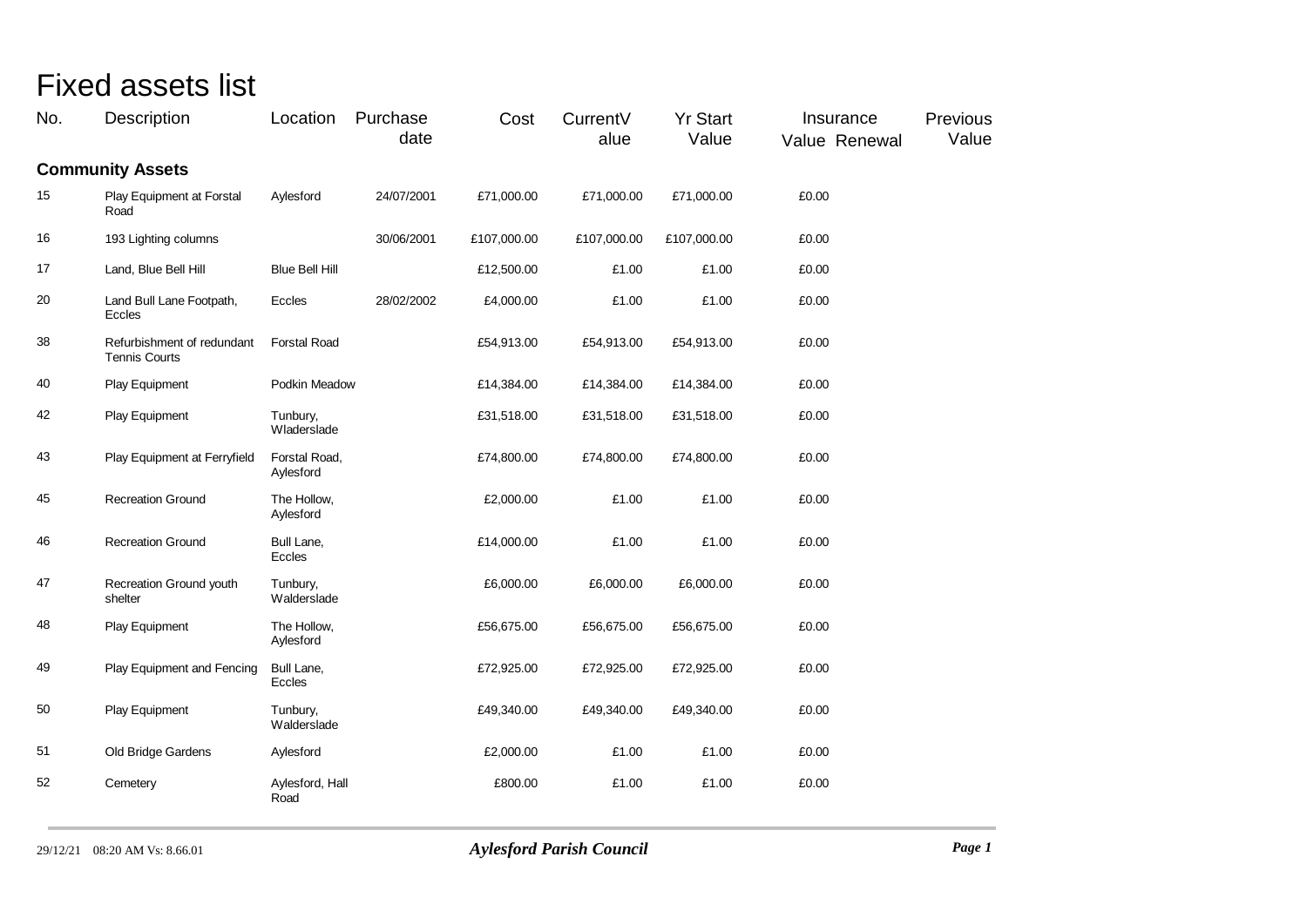| No. | Description                                          | Location                        | Purchase<br>date    | Cost        | CurrentV<br>alue | <b>Yr Start</b><br>Value | Insurance<br>Value Renewal | Previous<br>Value |
|-----|------------------------------------------------------|---------------------------------|---------------------|-------------|------------------|--------------------------|----------------------------|-------------------|
| 53  | Yoakley Land                                         | Aylesford                       |                     | £0.00       | £1.00            | £1.00                    | £0.00                      |                   |
| 54  | Rochester Road Garden                                | Aylesford                       |                     | £0.00       | £1.00            | £1.00                    | £0.00                      |                   |
| 55  | Pond Site                                            | <b>Blue Bell Hill</b>           |                     | £0.00       | £1.00            | £1.00                    | £0.00                      |                   |
| 56  | St Mark's Square                                     | Eccles                          |                     | £0.00       | £1.00            | £1.00                    | £0.00                      |                   |
| 61  | <b>Bus Shelter</b>                                   | Bull Lane,<br>Eccles            |                     | £5,317.71   | £5,317.71        | £5,317.71                | £0.00                      |                   |
| 78  | Outdoor gym equipment at<br><b>Forstal Road</b>      | <b>Forstal Road</b>             |                     | £10,000.00  | £10,000.00       | £10,000.00               | £0.00                      |                   |
| 79  | Youth Shelter at Forstal Road Forstal Road           |                                 |                     | £6,000.00   | £6,000.00        | £6,000.00                | £0.00                      |                   |
| 80  | Youth Shelter at Ferryfield                          | Ferryfield                      |                     | £6,000.00   | £6,000.00        | £6,000.00                | £0.00                      |                   |
| 81  | Outdoor gym equipment at<br><b>Tunbury Rec</b>       | Tunbury<br>Recreation<br>Ground |                     | £10,000.00  | £10,000.00       | £10,000.00               | £0.00                      |                   |
| 82  | Outdoor gym equipment at<br>Eccles Recreation ground | Eccles<br>Recreation<br>Ground  |                     | £10,000.00  | £10,000.00       | £10,000.00               | £0.00                      |                   |
| 83  | Youth Shelter at Eccles<br><b>Recreation Ground</b>  | Eccles<br>Recreation<br>Ground  |                     | £6,000.00   | £6,000.00        | £6,000.00                | £0.00                      |                   |
| 91  | <b>MUGA</b>                                          | Ferryfield                      | 29/11/2013          | £68,000.00  | £68,000.00       | £68,000.00               | £0.00                      |                   |
|     |                                                      |                                 | <b>Total Values</b> | £695,172.71 | £659,882.71      | £659,882.71              | £0.00                      |                   |
|     | <b>Infrastructure Assets</b>                         |                                 |                     |             |                  |                          |                            |                   |
|     |                                                      |                                 | <b>Total Values</b> |             |                  |                          |                            |                   |

|  |  | <b>Land &amp; Buildings</b> |
|--|--|-----------------------------|
|--|--|-----------------------------|

13

Aylesford<br>Cemetery

Walling at Cemetery Aylesford £22,302.94 £22,302.94 £22,302.94 £0.00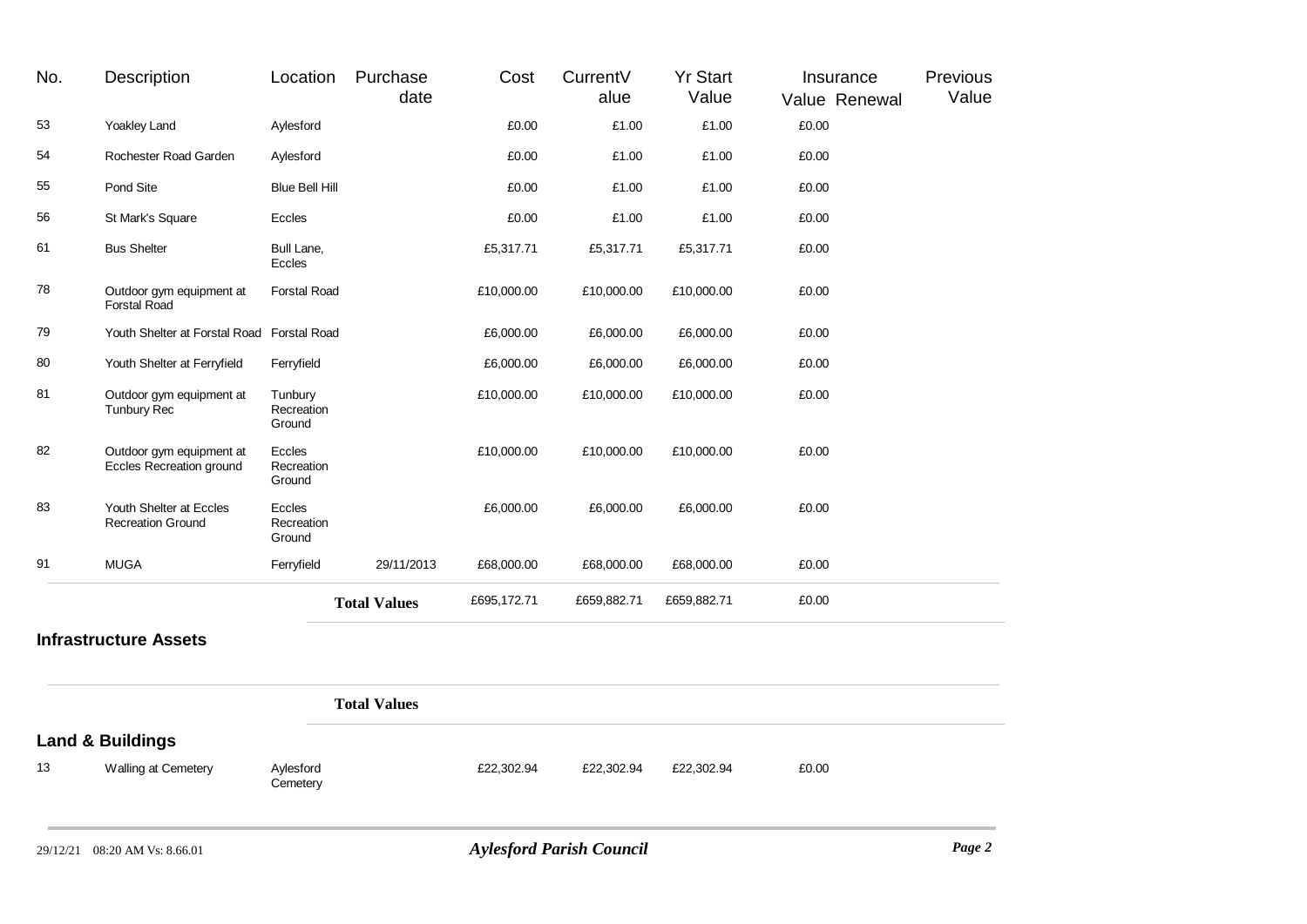| No. | <b>Description</b>                       | Location                        | Purchase<br>date    | Cost        | CurrentV<br>alue | <b>Yr Start</b><br>Value | Insurance<br>Value Renewal | Previous<br>Value |
|-----|------------------------------------------|---------------------------------|---------------------|-------------|------------------|--------------------------|----------------------------|-------------------|
| 14  | 2 Stores at Cemetery                     | Aylesford<br>Cemetery           |                     | £11,155.04  | £11,155.04       | £11,155.04               | £0.00                      |                   |
| 41  | War memorials inc Eccles<br>Clock        | Eccles<br>Reccreation<br>Ground |                     | £7,073.43   | £7,073.43        | £7,073.43                | £0.00                      |                   |
| 57  | Parish Office                            | <b>Forstal Road</b>             |                     | £280,021.70 | £280,021.70      | £280,021.70              | £0.00                      |                   |
| 58  | <b>Changing Facilities</b>               | Tunbury,<br>Walderslade         |                     | £82,107.17  | £82,107.17       | £82,107.17               | £0.00                      |                   |
| 65  | New climbing frame                       | Eccles<br>Recreation<br>ground  |                     | £20,000.00  | £20,000.00       | £20,000.00               | £0.00                      |                   |
| 66  | New Skateboard park and<br>fencing       | Eccles<br>Skateboard            |                     | £59,793.00  | £59,793.00       | £59,793.00               | £0.00                      |                   |
| 69  | Tunbury Hall Car park                    | <b>Tunbury Hall</b><br>Car Park |                     | £51,000.00  | £51,000.00       | £51,000.00               | £0.00                      |                   |
| 70  | St Marks Square Car Park                 | St Marks<br>Square car park     |                     | £34,000.00  | £34,000.00       | £34,000.00               | £0.00                      |                   |
| 73  | <b>Recreation Ground Forstal</b><br>Road |                                 |                     | £0.00       | £1.00            | £1.00                    | £0.00                      |                   |
| 74  | Recreation ground Blue Bell<br>Hill      |                                 |                     | £0.00       | £1.00            | £1.00                    | £0.00                      |                   |
| 75  | Podkin Meadow                            |                                 |                     | £0.00       | £1.00            | £1.00                    | £0.00                      |                   |
| 8   | Ext Flood and Footpath<br>Lighting       |                                 |                     | £8,921.41   | £8,921.41        | £8,921.41                | £0.00                      |                   |
| 89  | Land at Rose Cottage                     |                                 |                     | £0.00       | £1.00            | £1.00                    | £0.00                      |                   |
| 9   | 39 Seats around the Parish               |                                 |                     | £17,841.64  | £17,841.64       | £17,841.64               | £0.00                      |                   |
| 90  | Land at Blue Bell Hill                   |                                 |                     | £0.00       | £1.00            | £1.00                    | £0.00                      |                   |
|     |                                          |                                 | <b>Total Values</b> | £594,216.33 | £594,221.33      | £594,221.33              | £0.00                      |                   |

## **Long Term Assets**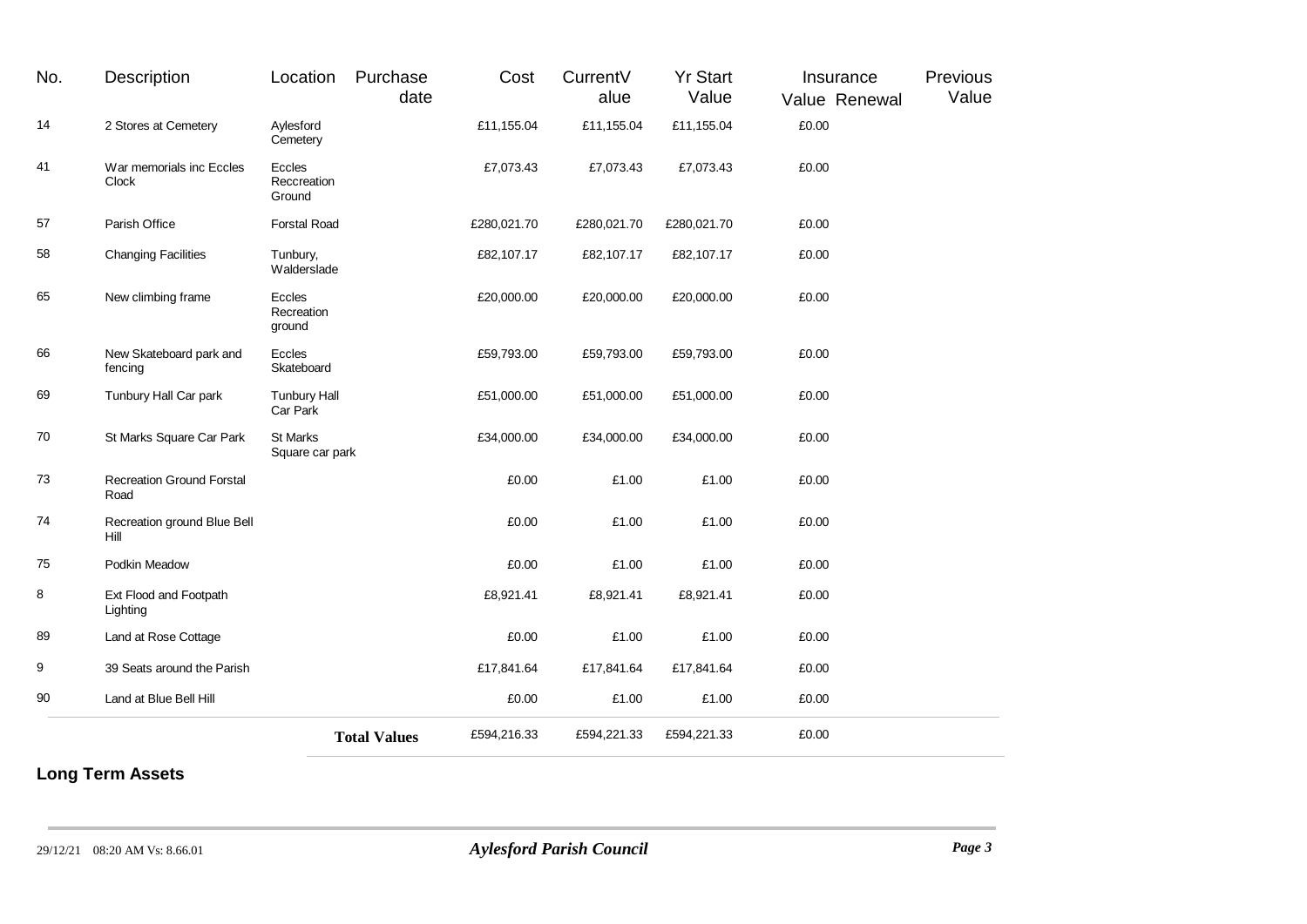| No. | Description                                       | Location      | Purchase<br>date    | Cost      | CurrentV<br>alue | <b>Yr Start</b><br>Value | Insurance<br>Value Renewal | Previous<br>Value |
|-----|---------------------------------------------------|---------------|---------------------|-----------|------------------|--------------------------|----------------------------|-------------------|
|     |                                                   |               | <b>Total Values</b> |           |                  |                          |                            |                   |
|     | <b>Vehicles, Plant, Furniture &amp; Equipment</b> |               |                     |           |                  |                          |                            |                   |
| 10  | Fencing                                           |               |                     | £2,808.75 | £2,808.75        | £2,808.75                | £0.00                      |                   |
| 11  | 6 x Salt Bins                                     |               |                     | £750.00   | £750.00          | £750.00                  | £0.00                      |                   |
| 12  | <b>Planters</b>                                   |               |                     | £5,575.74 | £5,575.74        | £5,575.74                | £0.00                      |                   |
| 18  | Echo Long Reach Hedge<br>Cutter                   | Parish Garage | 11/01/2019          | £520.00   | £520.00          | £520.00                  | £0.00                      |                   |
| 19  | Tools                                             |               |                     | £375.30   | £375.30          | £375.30                  | £0.00                      |                   |
| 1A  | <b>Clerks Office Equipment</b>                    | Parish Office |                     |           | £5,000.00        |                          |                            |                   |
| 1B  | Main Office                                       | Parish Office |                     |           | £8,000.00        |                          |                            |                   |
| 1C  | Meeting Room                                      | Parish Office |                     |           | £1,000.00        |                          |                            |                   |
| 1D  | <b>Stationery Room</b>                            | Parish Office |                     |           | £2,000.00        |                          |                            |                   |
| 1E  | Kitchen                                           | Parish Office |                     |           | £700.00          |                          |                            |                   |
| 2   | Gates steel/wire                                  |               |                     | £4,460.11 | £4,460.11        | £4,460.11                | £0.00                      |                   |
| 21  | Aylesford Village Sign                            |               |                     | £4,000.00 | £4,000.00        | £4,000.00                | £0.00                      |                   |
| 22  | Stihl Strimmer FS460 CEM                          | Lister Wilder | 27/02/2018          | £570.00   | £570.00          | £570.00                  | £0.00                      |                   |
| 23  | Chairmans pendant and chain Parish Office         |               |                     | £1,732.58 | £1,732.58        | £1,732.58                | £0.00                      |                   |
| 24  | Karcher washer                                    | Parish Garage |                     | £173.26   | £173.26          | £173.26                  | £0.00                      |                   |
| 25  | Stihl backpack blower BR600                       | Parish Garage | 26/02/2016          | £381.00   | £381.00          | £381.00                  | £0.00                      |                   |
| 26  | Honda hand blower                                 | Parish Garage |                     | £173.26   | £173.26          | £173.26                  | £0.00                      |                   |
| 27  | John Deer ride on mower                           | Parish Garage | 23/06/2017          | £2,649.45 | £2,649.45        | £2,649.45                | £0.00                      |                   |
| 28  | John Deer walk behind<br>mower (JX90 CB)          | Parish Garage |                     | £1,154.17 | £1,154.17        | £1,154.17                | £0.00                      |                   |
| 29  | <b>Stanley Air Compressor</b>                     | Parish Garage |                     | £83.33    | £83.33           | £83.33                   | £0.00                      |                   |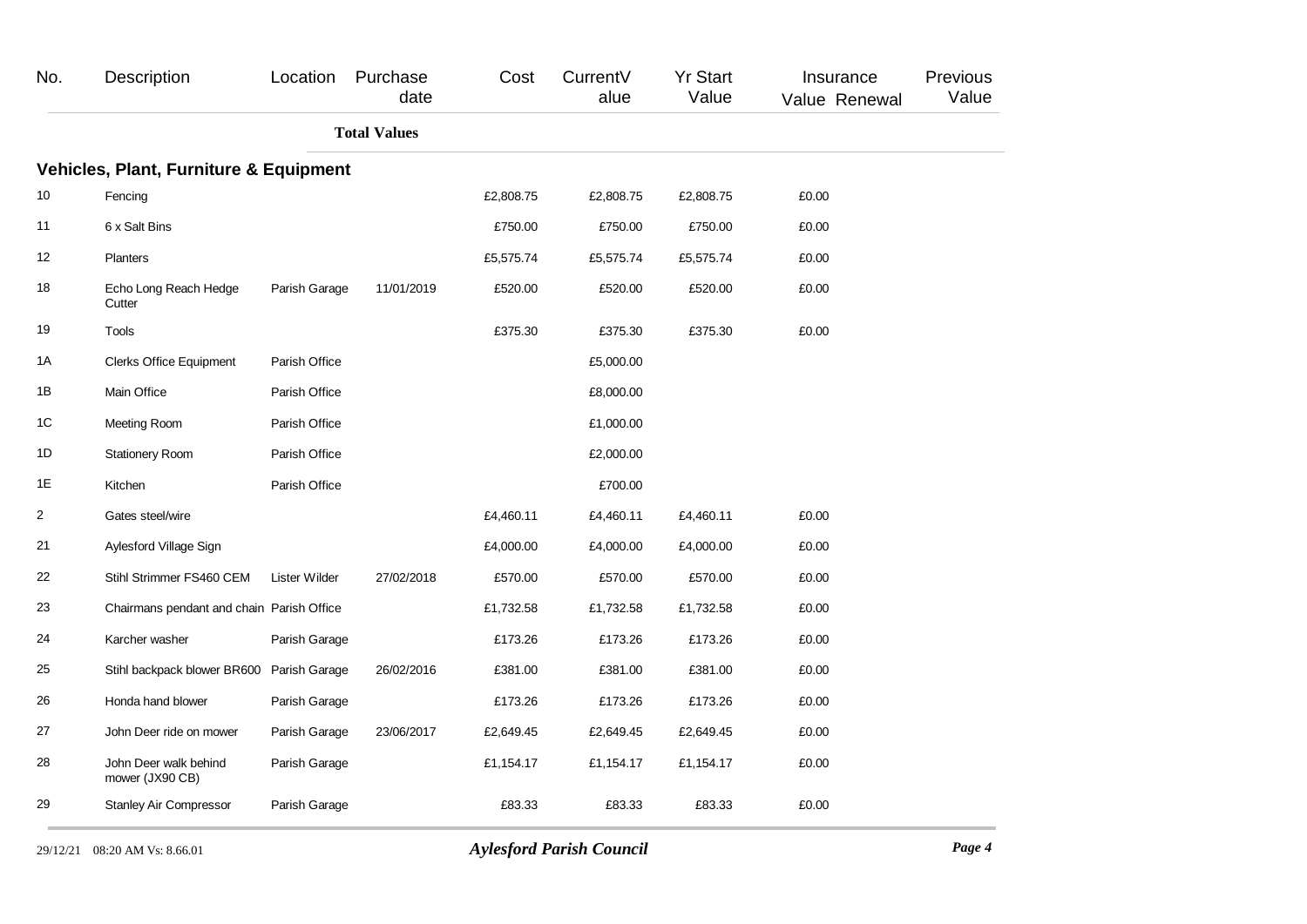| No.            | Description                                  | Location      | Purchase<br>date | Cost       | CurrentV<br>alue | <b>Yr Start</b><br>Value | Insurance<br>Value Renewal | Previous<br>Value |
|----------------|----------------------------------------------|---------------|------------------|------------|------------------|--------------------------|----------------------------|-------------------|
| 3              | Gates - Timber                               |               |                  | £3,345.62  | £3,345.62        | £3,345.62                | £0.00                      |                   |
| 30             | Maintenance Hand tools                       | Parish Garage |                  | £261.81    | £261.81          | £261.81                  | £0.00                      |                   |
| 31             | Fencing                                      |               |                  | £12,265.90 | £12,265.90       | £12,265.90               | £0.00                      |                   |
| 32             | Honda 31cc Brushcutter                       | Parish Garage | 18/06/2018       | £412.00    | £412.00          | £412.00                  | £0.00                      |                   |
| 33             | John Deere JX90CB Rotary<br>Mower            | Parish Garage | 18/06/2018       | £1,620.00  | £1,620.00        | £1,620.00                | £0.00                      |                   |
| 34             | Echo Long Reach Pruner                       | Parish Garage | 03/12/2018       | £520.00    | £520.00          | £520.00                  | £0.00                      |                   |
| 35             | Stihl Hedge Cutter HS45                      | Parish Garage |                  | £369.40    | £369.40          | £369.40                  | £0.00                      |                   |
| 36             | Christmas Lights in BBH                      |               |                  | £6,000.00  | £6,000.00        | £6,000.00                | £0.00                      |                   |
| 37             | Kubota F3890 & Trimax<br>FX155 Flail Deck    | Parish Garage | 20/08/2017       | £22,511.55 | £22,511.55       | £22,511.55               | £0.00                      |                   |
| 39             | Honda Electric Generator                     |               |                  | £861.94    | £861.94          | £861.94                  | £0.00                      |                   |
| 5              | 2 Flood lights                               |               |                  | £3,956.59  | £3,956.59        | £3,956.59                | £0.00                      |                   |
| 59             | HP Laptop AMD Ryzen 3                        | Parish Office | 06/04/2020       | £325.50    | £325.50          | £325.50                  | £0.00                      |                   |
| 6              | 5 Benches                                    |               |                  | £7,438.29  | £7,438.29        | £7,438.29                | £0.00                      |                   |
| 60             | HP Laptop Pav15 AMD<br>Ryzen 3               | Parish Office | 17/03/2020       | £375.00    | £375.00          | £375.00                  | £0.00                      |                   |
| 62             | Echo Strimmer (new one)                      | Parish Garage | 23/06/2017       | £579.17    | £579.17          | £579.17                  | £0.00                      |                   |
| 63             | Pick-Up Truck                                | Parish Garage | 31/05/2014       | £14,800.00 | £14,800.00       | £14,800.00               | £0.00                      |                   |
| 64             | Vauxhall Combi Van                           | Parish Garage | 26/07/2016       | £9,367.00  | £9,367.00        | £9,367.00                | £0.00                      |                   |
| 67             | Mobile CCTV                                  |               |                  | £6,930.33  | £6,930.33        | £6,930.33                | £0.00                      |                   |
| 68             | Fixed CCTV around Parish<br>Office           | Parish Office | 08/02/2019       | £2,660.00  | £2,660.00        | £2,660.00                | £0.00                      |                   |
| $\overline{7}$ | 10 Noticeboards                              |               |                  | £5,513.87  | £5,513.87        | £5,513.87                | £0.00                      |                   |
| 71             | Christmas lights on the Old<br><b>Bridge</b> | Old Bridge    |                  | £7,681.12  | £7,681.12        | £7,681.12                | £0.00                      |                   |